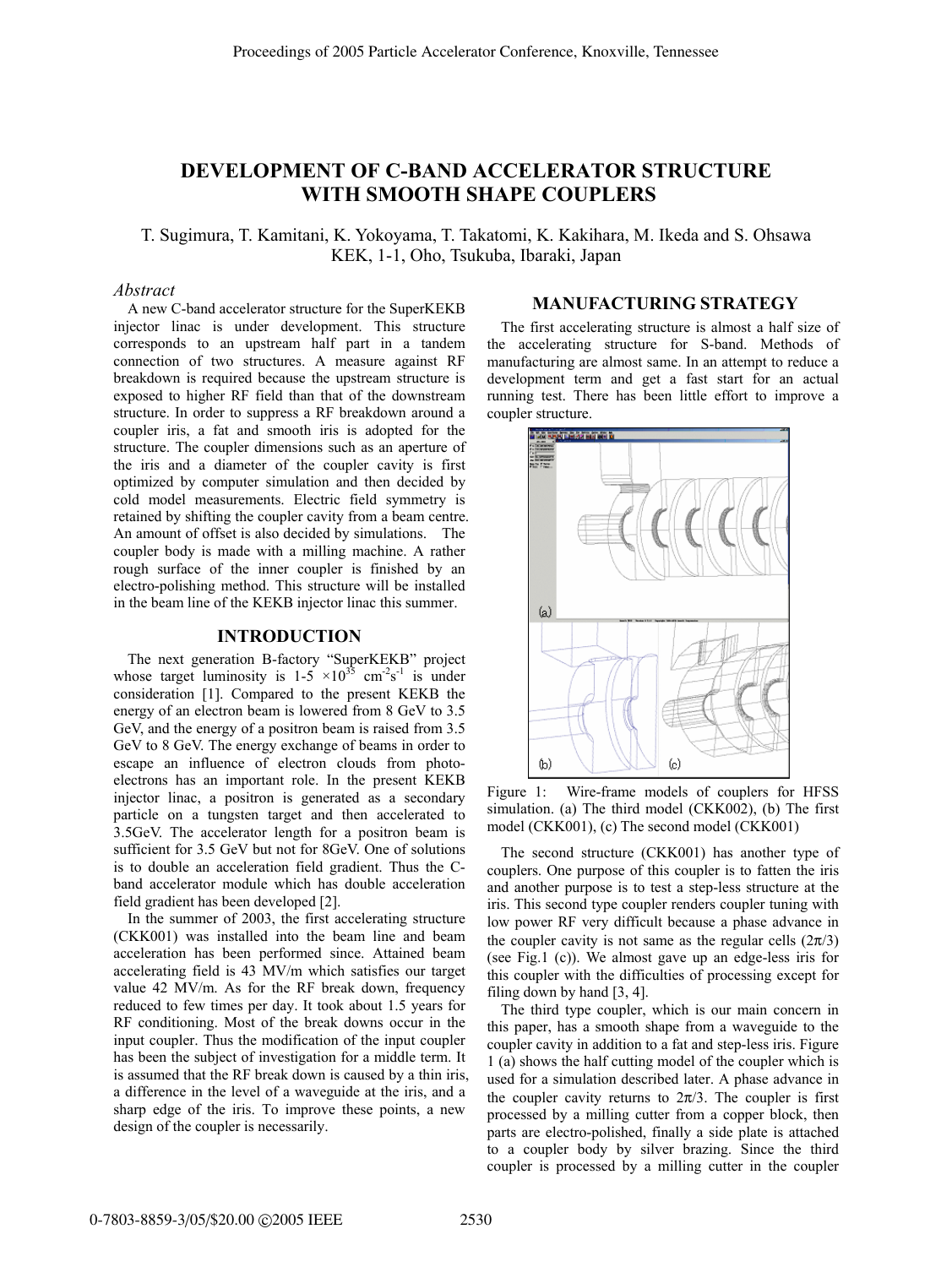cavity, the inner surface of the cavity seems to be rather harsh compared to the surface of the first and the second ones processed by a lathe. This is the reason for introducing an electro-polishing method to a normalconducting cavity.



Figure 2: Results of HFSS simulations (a) A scattering matrix element  $S_{11}$  is shown as a diameter of a circle. (b) A diameter of circle represents a summation of deviation of a phase advance from  $2\pi/3$ .



Figure 3: Electric field in the coupler with various offsets of coupler. Horizontal axis shows a position along the centre of the input waveguide. A position of 25 mm corresponds to the beam centre and the iris position is around 43 mm which depends on the offset of the coupler cavity.

#### **SIMULATION**

Coupler dimensions such as a diameter of a coupler (2b) and iris width (W) are determined by the Ansoft HFSS 8.5 simulation. There are two simulation models to optimize dimensions. One is a model with the input and output cavities putting a regular cell between them. In this model a scattering matrix element  $S_{11}$  is main concern. The other model simulates a nodal-shift measurement. In this model nodal-shifts of first 7 cells are simulated. A deviation of a phase advance in each cell from  $2\pi/3$  is main interest. Figure 2 shows the simulation results. The diameters of circles represent  $S<sub>11</sub>$  or the summations of absolute value of the deviations. From results of simulations target values of b and W/2 for the cold model were decided to be 20.380 mm and 8.9 mm, respectively.

An electric field in the coupler cavity is distorted by the iris. Symmetry of accelerating field on the beam axis is retained by slightly shifting the coupler cavity opposite to the iris. Amount of the offset is also simulated as shown in Fig.3. The offset of -1.95 mm is selected for the cavity.

### **COLD MODEL**

In order to determine the dimensions of the coupler, cold models were manufactured and RF measurements were performed. Six coupler bodies combining three size of W and two sizes of 2b and seven beam-hole plungers with different radiuses of beam-hole corner (R) were prepared. Enlarging the radius has a same effect as reducing 2b on the resonant frequency of the coupler cavity. Thus the radius is used as an adjustable parameter not only for cold models but also for high-power models. The RF measurements were performed by a Kyhl method and a nodal-shift method.

 Fortunately one of combinations of a coupler body and a plunger has good RF properties, coupler dimensions are determined without interpolating. Figure 4 shows the result of the nodal-shift measurement for the coupler dimensions of  $b=20.33$  mm,  $W/2=8.9$  mm and  $R=3.5$  mm.



Figure 4: Results of nodal-shift measurement for cold model plotted on the polar chart: Measured points are indicated as red markers. A phase advance of each cell is in good agreement with  $2\pi/3$ . The circumscribed circle centre near the origin of chart indicates that reflection from cavity is quite small.

### **HIGH POWER COUPLER**

Dimensions of the high-power coupler are based on the cold model. The high-power coupler cavity is processed by a milling cutter. In order to flatten the cutter marks on the surface of the inner cavity, electro-polishing about the depth of 30 µm is applied. Figure 5 shows the couplers before and after electro-polishing. The cutter marks are disappointed clearly. Actually final dimensions are